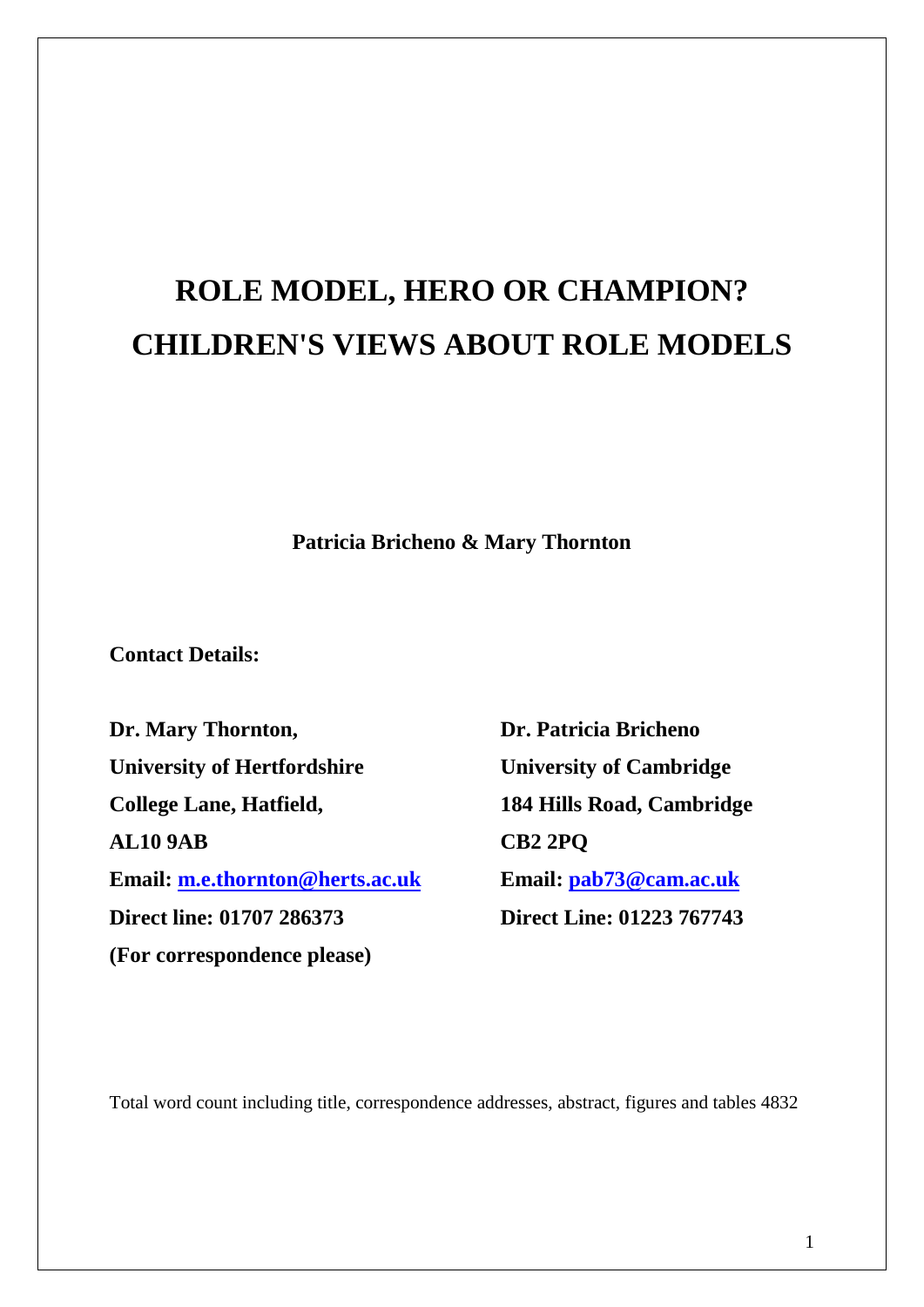## **Abstract**

Claims that male role models can improve the behaviour and achievement of boys are familiar and persistent. In the media the lack of male teachers as role models in schools has been cited as a cause for particular concern. However, research has not confirmed such a link; recent UK studies indicate that peers and relatives may be far more important to boys than their teachers. A new study, reported here, explored whether or not children actually see their teachers, whatever their sex, as role models. It inquired directly of children, aged from 10 to 16 years, from four English schools in different socio-economic environments, about their role models, and about what they regard as important attributes for a role model. This article illustrates the range of role models adopted by young people today, and their reasons for choosing them. Teachers are not prominent amongst them!

(145 words)

Keywords: *Role models; Male teachers; Children"s views*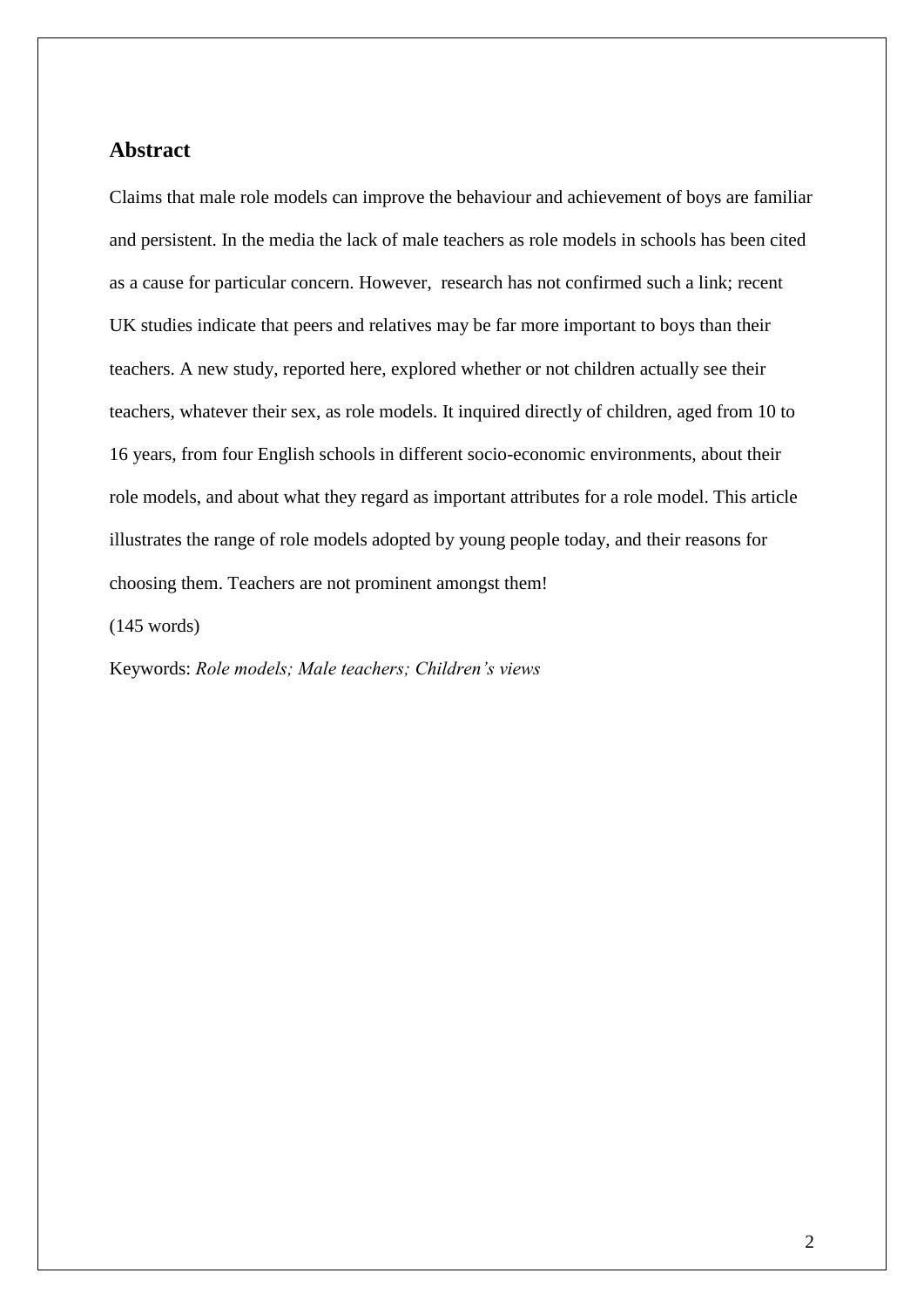## **ROLE MODEL, HERO OR CHAMPION? CHILDREN'S VIEWS ABOUT ROLE MODELS**

## **Introduction**

What is meant by a role model? Do boys in particular need role models? Are teachers role models for children? We need to explore the largely taken for granted assumption that boys need and would benefit from more male teachers acting as "role models", specifically for them. The re-emergence of "role model" solutions as policy prescriptions to remedy boys" socalled underachievement, and laddish behaviour (Francis, 2000), requires that past research be reviewed and new research undertaken to see if things have changed over time.

The British government is actively promoting the use of footballers as role models: "Playing for success", the government"s after-school scheme, promotes professional footballers as role models, and the National Reading Campaign (2003) uses football heroes to encourage boys (and apparently girls also) to read.

*"Motivating boys to read has hit the headlines following growing evidence that, overall, boys are falling behind girls in achievement. This has led many schools to look for role models to encourage boys (and girls) to read. What better place to start than with local sporting heroes? As the UK"s most popular sport, much of this activity is focused on football."(NLT, 2003).*

Are sportsmen the type of male role model that schoolboys are thought to be in need of and might get from male teachers? And what of the boys (and girls) themselves, what do they think?

## **Role Modelling**

Socialization is the process by which we learn about others attitudes, values and beliefs and eventually come to formulate our own. Children (and adults) learn, amongst other ways, by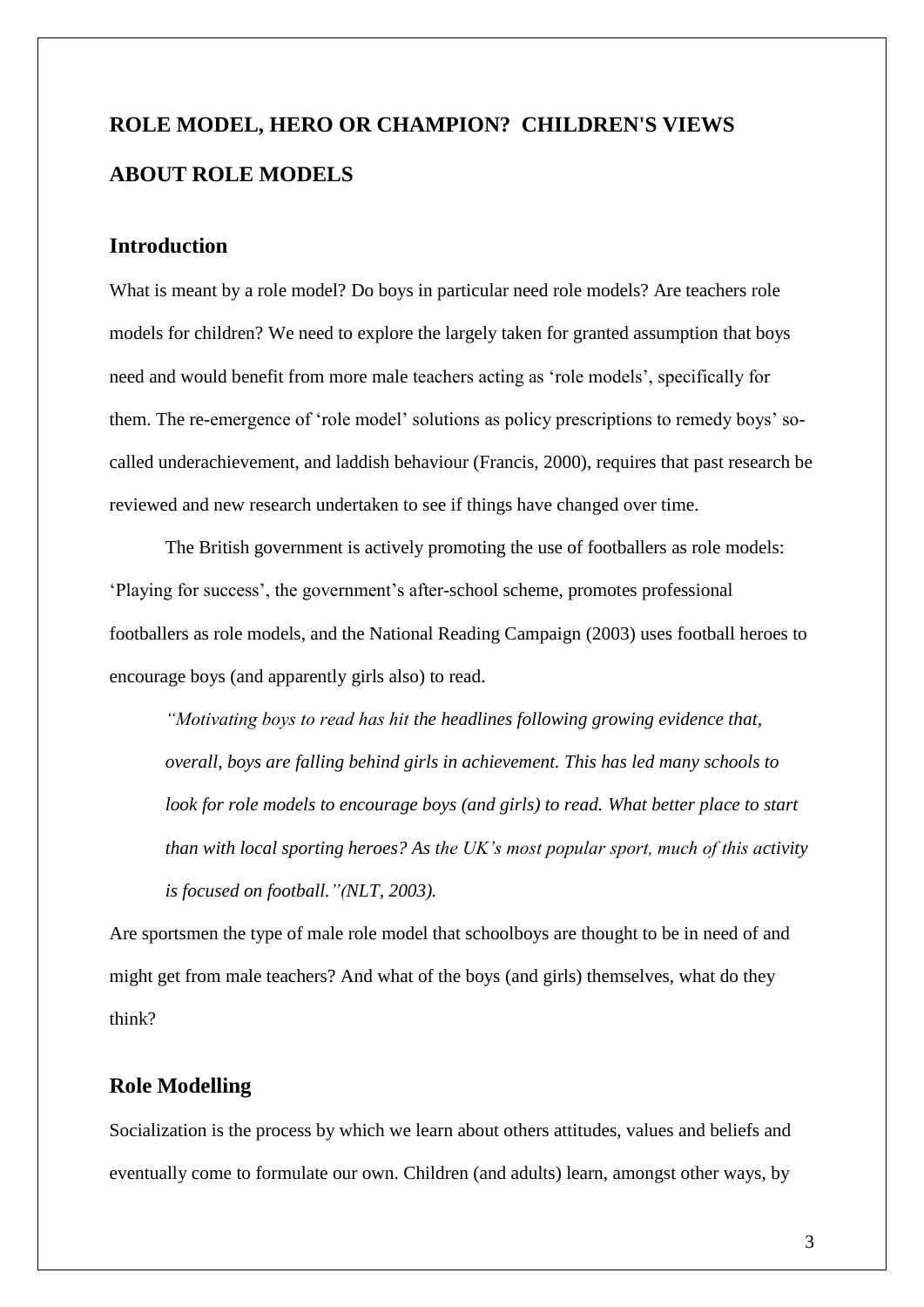observing and experiencing the behaviour of others. This is what makes us social beings. It is called social learning theory (Bandura, 1986). We may be attracted or repelled by what we observe and experience but we do learn from it and we individually construct our own behaviour in the light of it.

Role models are considered key players in this socialisation process although it must be noted that they can portray a variety of stereotypical and counter stereotypical behaviours. Where the model in question shares some characteristics with the potential modeller, such as gender, age, race and/or social location, Bandura argues that the modeller is more likely to seek to emulate the model because their shared characteristics (model-observer similarity) indicate that the modeller has the potential to become like the model. However, socialisation is an active process, influenced by the unique characteristics of the individual and their unique social context so outcomes are in no way predetermined. Nevertheless patterns have been found. In relation to role models the most commonly cited are social class and gender (Freedman-Doan, 1996, Lucey, 2001).

The title of this paper refers to role models, heroes and champions. A diversity of meanings attach to these concepts within common usage and in the literature (Sargent, 2001:118). For the purpose of this study a dictionary definition of role model is used, namely a person you respect, follow, look up to or want to be like. The definition used by Vescio et al (2004:2) is very similar, that is someone "to imitate, to be like", and "perceived as exemplary and worthy". However, they distinguish between role models and mentors (coaches, guides and confidantes who have a personal relationship with the mentee) and between role models and heroes (admired, inspirational but not necessarily imitated). For Vescio et al mentors can also be role models but are not necessarily so. There is some similarity between their concept of mentor and the way in which we use the term champion, as a caring person, who is known to someone personally, who helps and sticks up for them and whom they look up to and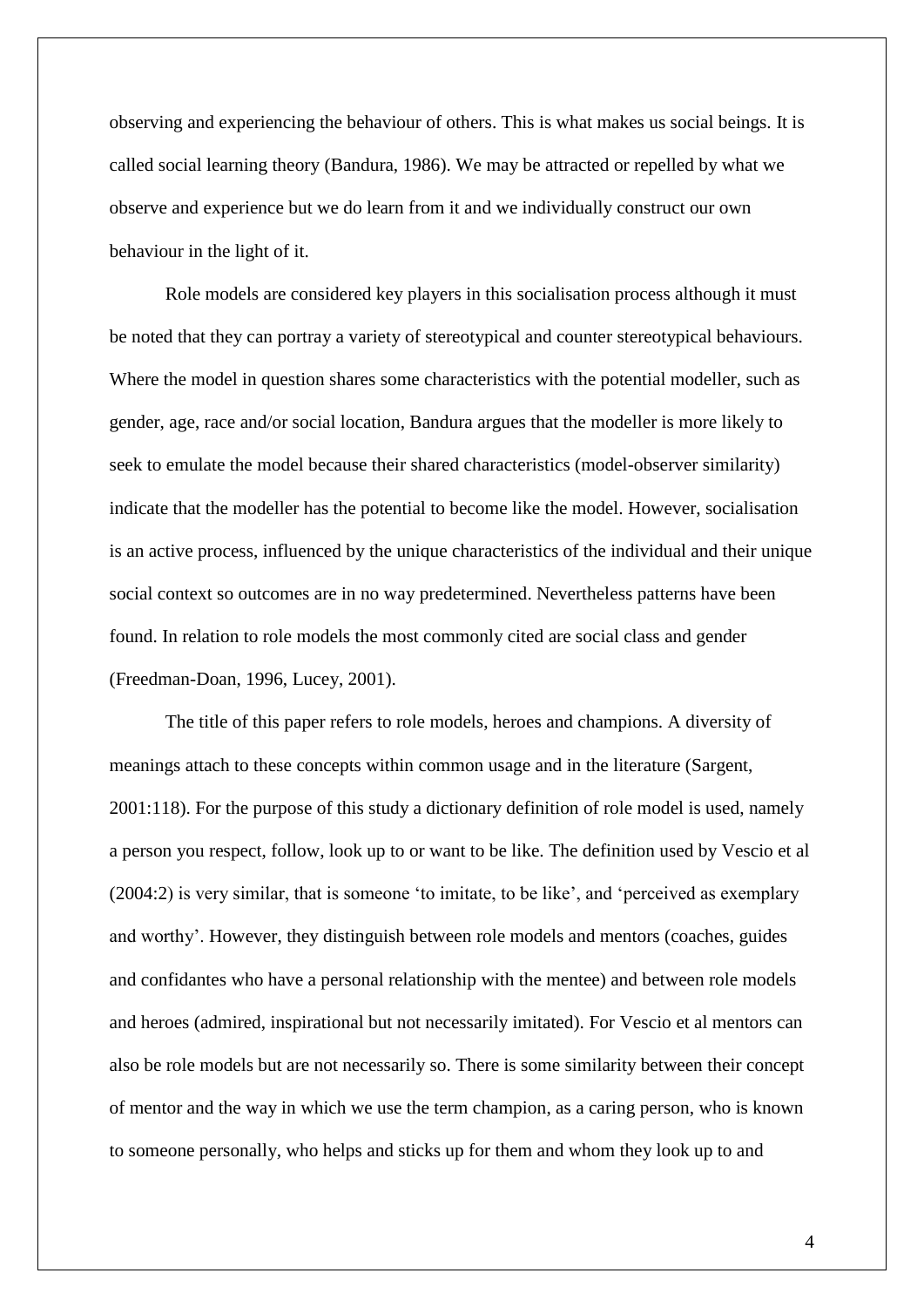respect. There are similarities and differences in our interpretations of heroes: we define heroes as admired, inspirational and, unlike Vescio et al, imitated and aspired to, but often unrealistically so, due to lack of model-observer similarity and/or the context in which modellers are able to construct themselves.

## **Findings from existing research**

In the academic world the "male teacher as role model" assumption was explored in the USA in the late 70s and the 80s: Gold and Reis (1982) examined the proposition that an increase in the number of male teachers working at the lower school level would reduce the number of school-related problems for boys. They evaluated the proposition in terms of two major theories of sex-role development - social-learning and cognitive development theories. However, the proposition that male teachers reduce boys' problems did not receive much support empirically or theoretically. Other research in the USA at about the same time found that sex-associated stereotypes were determined more by role status than by sex (Geis et al, 1984), and that sex-role concepts of children were related to social class and ethnicity (Romer and Cherry, 1980). This suggests that a single characteristic of model-observer similarity (sex) is not sufficient and that other individual and contextual factors must also be taken into account such as the status of the male model and the ethnic and social background of the children.

More recently, Biskup and Pfister (1999) interviewed 44 girls and 53 boys from 5 different Berlin primary schools, asking 'do you have a role-model?' and 'who is your rolemodel?' Less than 10% of the role-models named were from the direct social environment (friends or relatives) of these children, and teachers do not appear to have been mentioned at all. Boys predominantly chose sportsmen, cinema figures and actors. Girls mainly chose figures from the music world. This research supports that idea that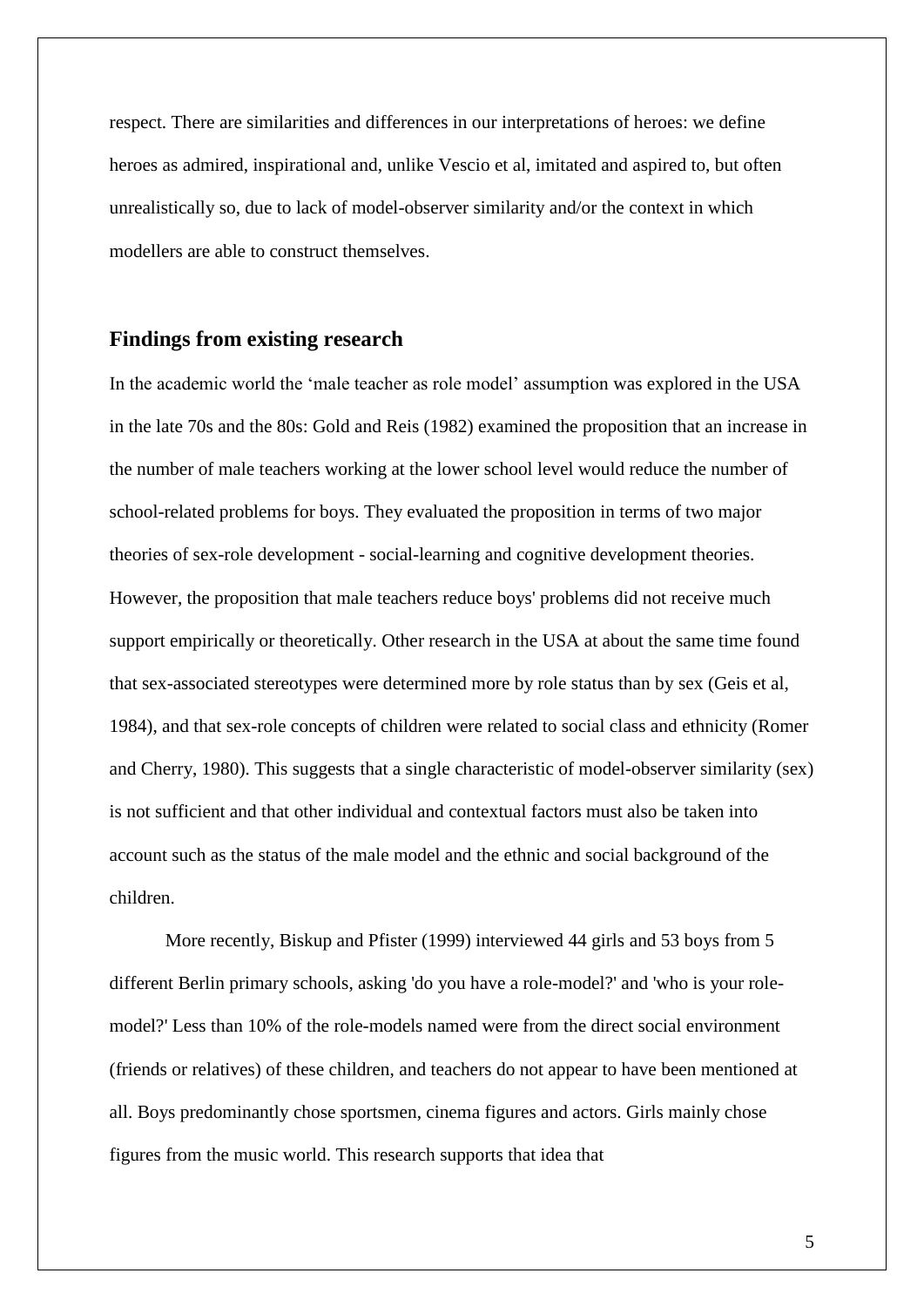*"a role model today is most often equated with 'a symbol of achievement' and is sometimes conflated with being a 'star' or an 'idol'."* (Carrington and Skelton, 2002). From this evidence it seems highly unlikely that boys would see their teachers as role models.

Most surveys tend to find that relatives, and particularly parents, are most frequently chosen as best role models, and that sports personalities tend to come a close second, particularly for boys. Whereas pop, film and TV stars are often second most popular with girls. Shell Youth Studies from different years (reported Biskup and Pfister, 1999) show that for 10-11 year olds, 80% reported a member of their family as their role model, and recent surveys from the USA and UK broadly agree that the most frequently chosen role models are parents.

Given the seemingly relentless reference to male teachers (and footballers) as role models for boys, the lack of agreement about the concept role model, and the wide variety of role models available within and between genders, it was felt that, in the current educational and social climate of concern for boys" behaviour patterns and achievement levels, it would be useful to test whether or not children in the UK tend to conform to either of the patterns described above, and to find out who their role models actually are.

## **Methodology**

A questionnaire was used, comprising both quantitative and a qualitative aspects: in the first part pupils were asked to choose attributes of a role model from a prepared list, and in the second part, a free response section, pupils were asked to say which attributes were most important to them and to talk about their own role models. They were invited to add any attributes not mentioned by the researchers.

Responses to the list were analysed using the Statistical Package for Social Sciences (SPSS) software program and exploratory factor analysis was used to establish groups of items relating to distinct constructs about role models. The free-responses were analysed with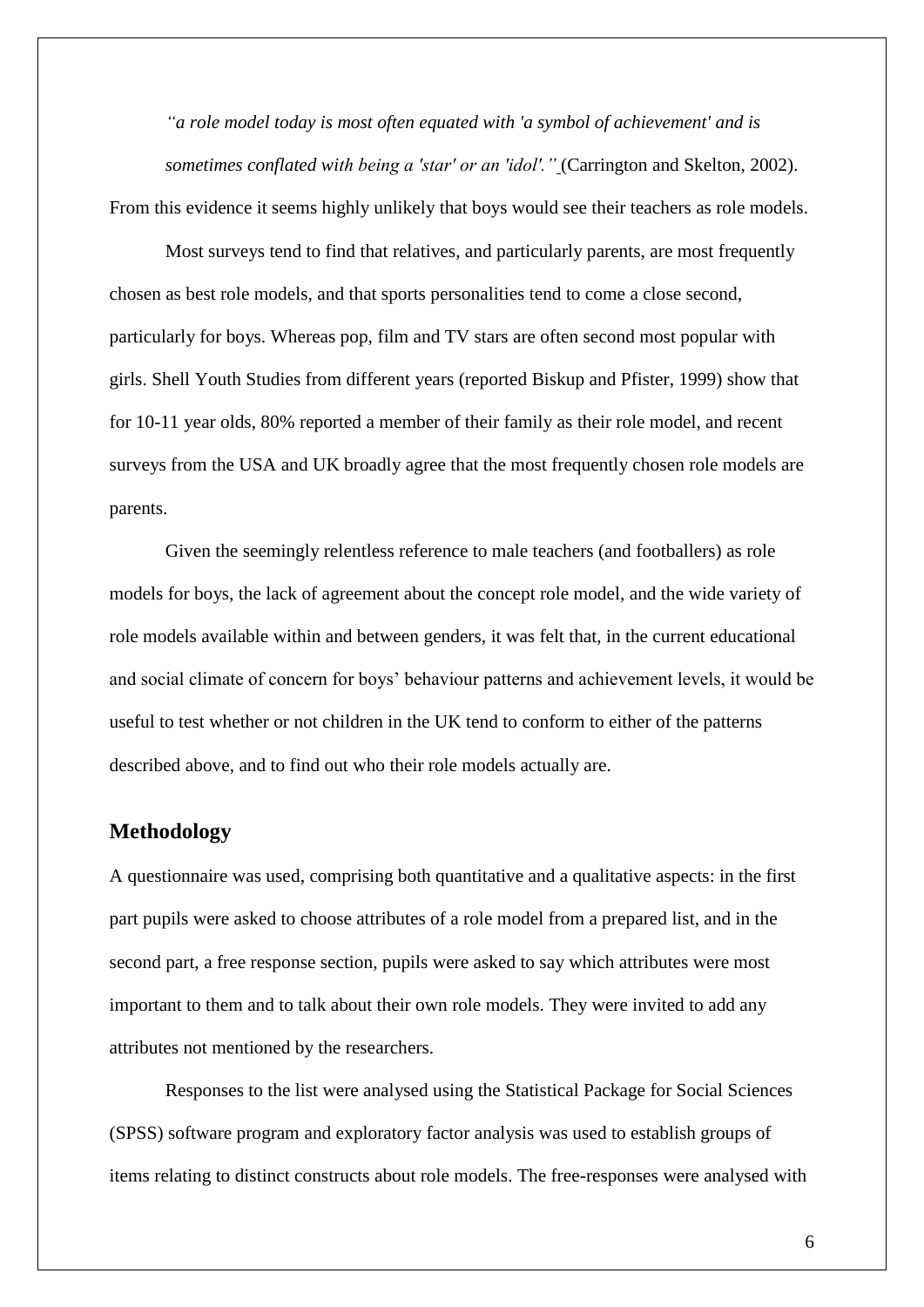the assistance of the QSR N6 software package (Fielding and Lee, 1998). All the responses were coded according to descriptive data (gender, year group and school) that had been gathered.

## **Sample**

Four schools in Hertfordshire, a shire county in south-east England, agreed to take part in a pilot study using the questionnaire, which was administered to all pupils aged 10 and 11years present on the day in the two primary and junior (elementary) schools, and to all pupils aged 14 and 16 years in 2 classes in the two secondary (high) schools. The researchers briefly explained what the questionnaire was about, and gave the dictionary definition of a role model:

*"The dictionary says that a role model is a person you respect, follow, look up to or want to be like."*

The schools were in different socioeconomic areas, with different intakes of pupils and academic outcomes, in order to allow comparison of results by socioeconomic status as well as gender and age. Patterns of social disadvantage often impact on the types of responses given by children (and adults), but, despite our structuring of the sample to allow comparison between schools in socially advantaged and disadvantaged areas, there were no statistically significant differences found between pupils responses against this variable.

The numbers of boys (197) and girls (182) taking part in the survey were very similar, as were the numbers of children in each year group.

## **Findings**

## *Attributes of role models*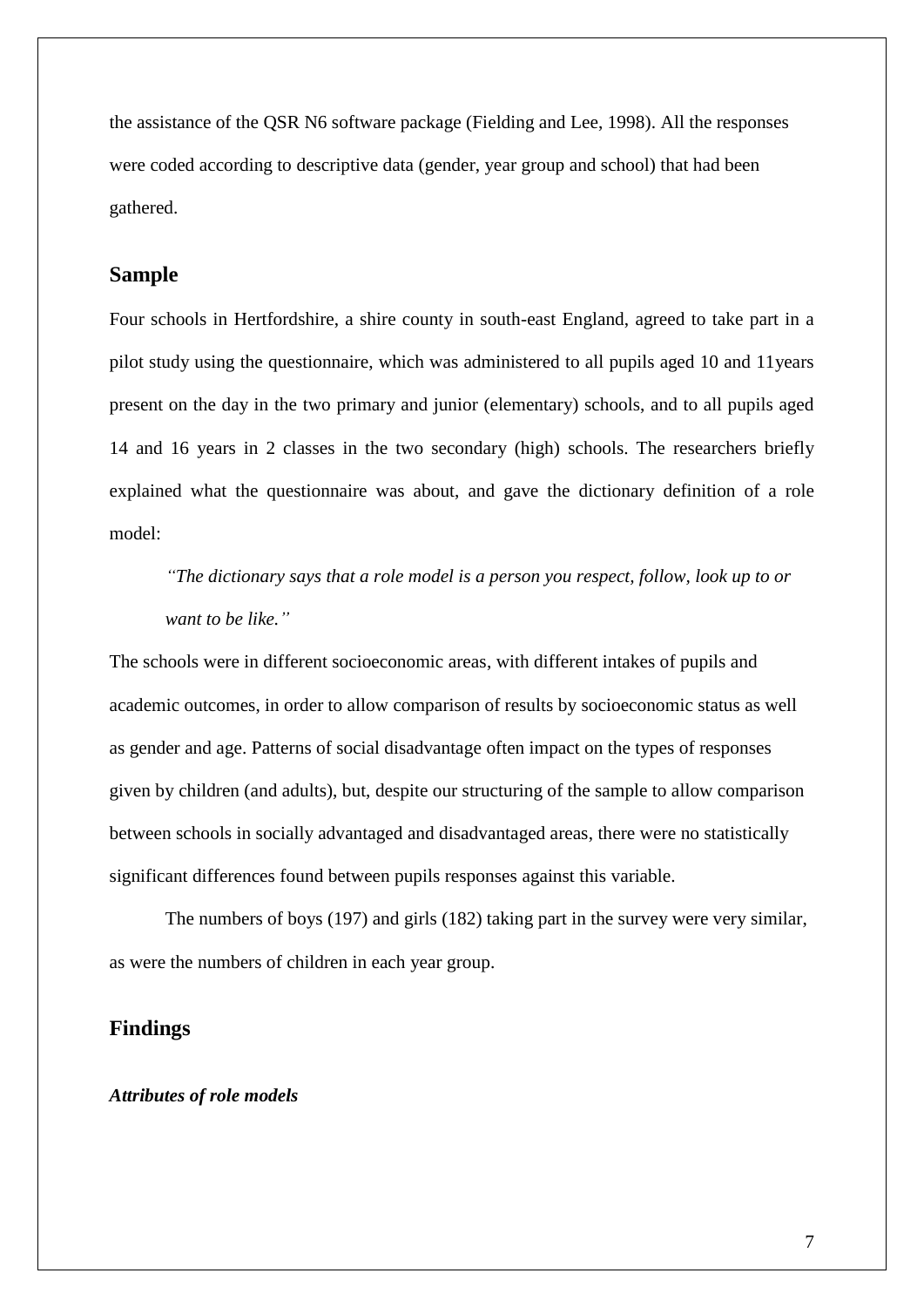Principled personality traits, such as honesty, helpfulness and hardworking were the most frequently attributed by these children to role models. Characteristics related to celebrity and fame were less frequently cited. Table i shows the attributes chosen by all pupils. The total number of attributes named is greater than the total number of pupils since many referred to more than one attribute.

## **TABLE i HERE**

Factor analysis revealed strong groups of attributes that tended to be associated for these children. These groups have been represented by the following names: "star", 'worker/helper', 'emotional', 'physical prowesses and 'amusing'. So, for example, children who chose 'good singer' were also likely to choose 'nice looking, famous and makes a lot of money'. Figure 1, below, shows the mean values for boys and girls on each of the factors, the lowest possible value is 1 and the highest is 2. It is clear that there are some differences between boys and girls; girls score highest on worker/helper attributes and lowest on star attributes.

#### **FIGURE 1 HERE**

More girls than boys say that they have a role model (76% and 64% respectively), and there is a significant difference between the responses of boys and girls (Fisher"s exact test p=0.006). This suggests that boys are less likely than girls to have any role models at all. If boys do have role models then they are more likely than girls to relate to physical prowess.

When asked what they thought was the most important attribute for a role model, most suggested caring and trust; attributes often associated with parents and carers but less frequently with teachers. Typical examples of both boys and girls naming caring and kindness include:

#### *Kind, loving, helpful (girl, 10yrs)*

*Doesn't lie, being able to listen to what other people have to say, be kind always (girl, 11yrs) I think a role model is a good kind person who helps people when they are in need (boy, 12yrs)*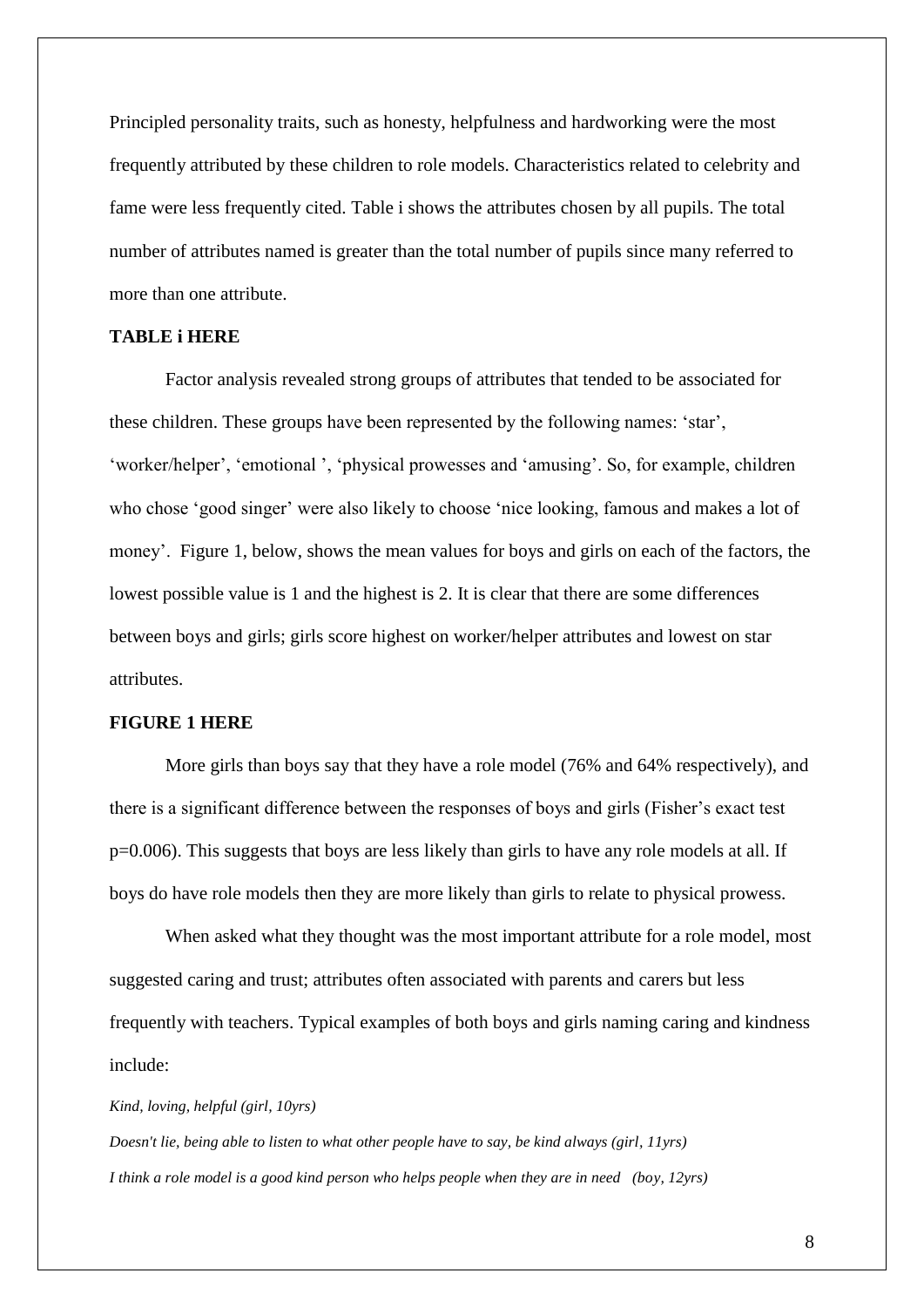*Nice and understanding and when you are upset they look out for you (boy, 14yrs)*

There were some clear differences in the choices made by girls and boys. More boys named 'physical prowess' attributes: athleticism and bravery, and more girls named 'worker/helper' attributes: honesty and hard working; additionally there were many more references from girls to caring, trust and kindness (58% from girls and 34% from boys).

## **TABLE ii HERE**

There seem to be some important gender differences here, with far more girls selecting caring, kindness and trust as the most important attribute while more boys selected surface attributes such as looks, fame, success and money than girls did. While there appear to be big differences between boys and girls on citation frequency for caring and kind, both ranked this attribute as the most important one for a role model.

Who are their role models?

Both girls and boys named relatives as most important role models more often than they named anyone else In second ranking, girls named friends and boys named footballers. Pop music stars were  $3<sup>rd</sup>$  in popularity for girls but only  $6<sup>th</sup>$  for boys. Very few teachers were named, they came  $6<sup>th</sup>$  in rank order for girls, and  $9<sup>th</sup>$  for boys (Table iii).

#### **TABLE iii HERE**

Friends, although of less importance to boys than footballers, were mentioned more frequently than were teachers. This supports the findings of Ashley & Lee (2003) and Williams (1980) who have indicated that peers are more important to boys than are teachers. Only 2.4% of pupils in this study referred to teachers as role models (compared to 9.8% who referred to peers).

#### *Relatives as role models*

Overall, 31.7% of pupils chose one or both parents as their most important role model. Some typical examples of the choices made, with reasons are given below: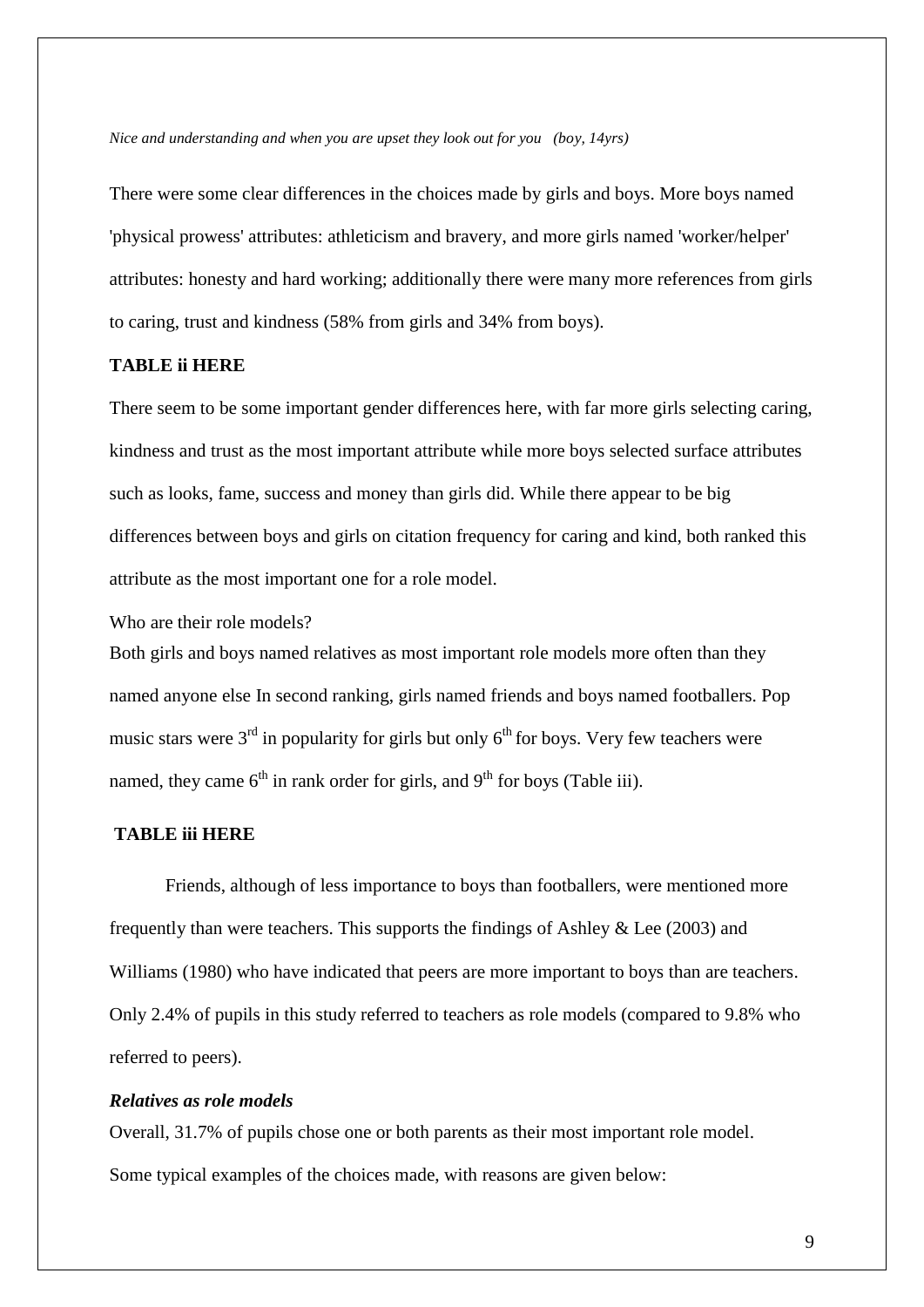*my dad Because he is who I look up to, and I would like to be like him when I grow up (Boy, 14yrs) mum Because she's trustworthy and friendly and I would like people to think of me like that (Girl, 12yrs)*

When the references to relatives are shown in more detail it is clear that girls tend more frequently to choose female relatives and boys male relatives (Figure 2)

## **FIGURE 2 HERE**

References to male relatives are similar for both secondary schools, but at primary school fewer male relatives are mentioned by pupils in the more disadvantaged school, and may have encompassed more male pupils who potentially lacked positive male role models. (Ashley & Lee, 2003).

## *Gender of role models*

Boys and girls named a wide variety of people and professions as "most important" role models but when they are identified by sex a clear pattern emerges; boys choose mainly male role models, girls chose mainly female role models. (Table iv). Boys appear to have a very small number of female role models, and these are almost exclusively relatives, whereas girls do name male role models in the majority of categories.

#### **TABLE iv HERE**

Eighty two men and 18 women were named by boys as role models (65% male and 14% female role models**).** Ninety-two women and 24 men were named by girls as role models (17% male and 64% female role models)**.** In addition 26 role models for boys, and 28 for girls, were named but not differentiated by sex, for example:

## *A friend My mates My Parents*

The few female role models named by boys are mainly relatives, although 2 named a female pop singer. As well as naming many relatives, girls named a wider range of other male role models, including footballers and film or TV personalities.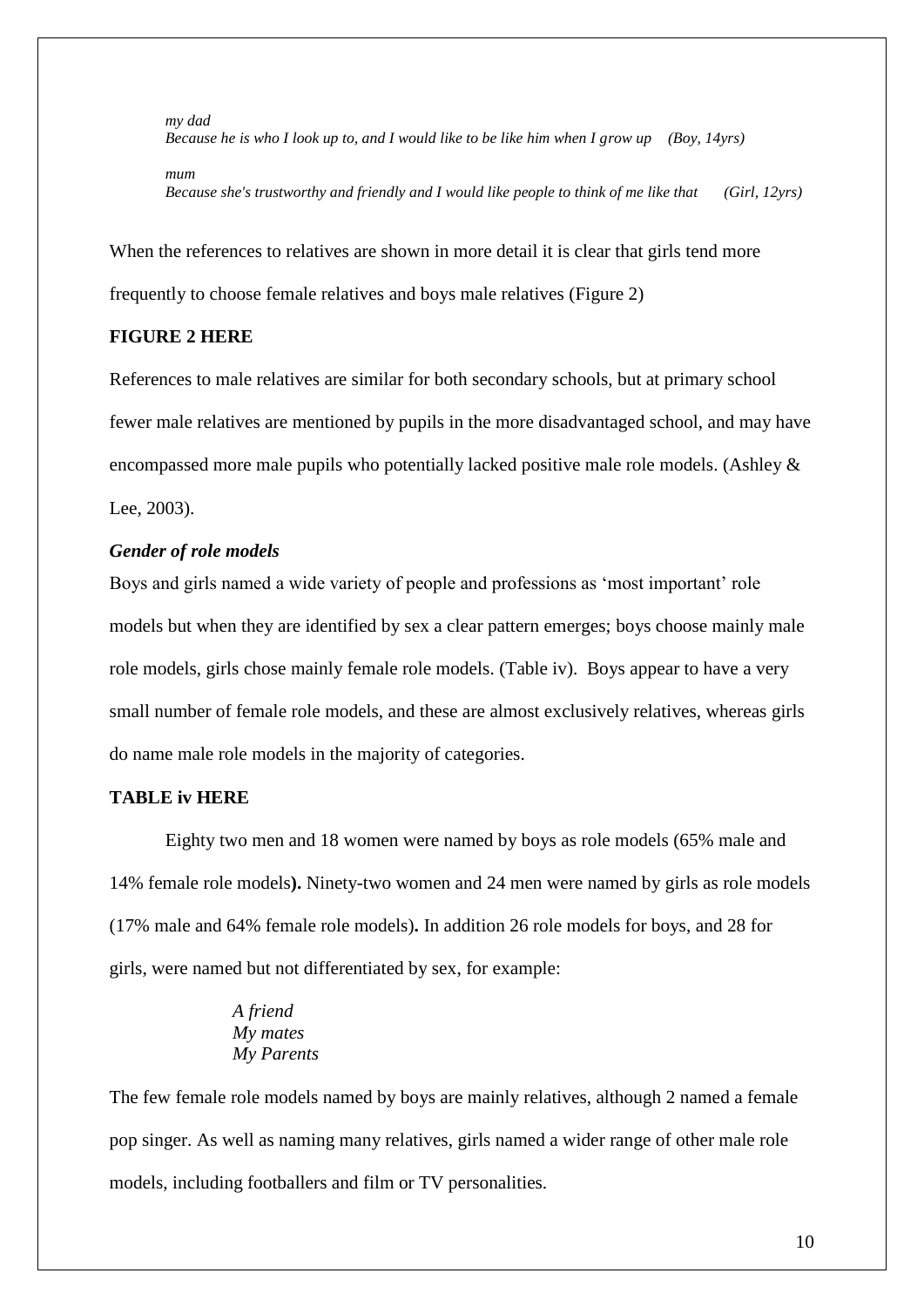#### *Celebrities as role models*

There are 30 citations of sportsmen as most important role models by boys of which 24 are footballers. All are single citations apart from Robby Keane (3) and David Beckham (6). In this sample Beckham (England"s Captain) is the most frequently named male non-relative role model for boys alongside a wide range of other famous sportsmen, mostly footballers; in addition nineteen "stars" or other famous people were cited by boys.

Only two boys named a female role model who was not a close relative – both pop stars. On the other hand, girls chose a wider range of male role models from a very wide range of areas, including 3 footballers.

#### *Teachers as role models*

Overall, only 2.4% of pupils referred to a teacher as a role model. Teachers were quite low in the rank order for both boys  $(9<sup>th</sup>)$  and girls  $(6<sup>th</sup>)$ , and in terms of actual numbers very few were mentioned. Only 9 references in total were made about teachers:

*My father, my cello teacher, my godmother (Girl, 14yrs) Parents and teachers (Boy Year 14yrs)*

Only three girls and two boys named their teacher as most their important role model.

## **Discussion**

The dictionary definition given to pupils at the start of the project defined a role model as "a person you respect, follow, look up to or want to be like". Most pupils were clear that their named role model possessed certain attributes that were admirable, and that they wished to be like that person, in other words they reflected the breadth of the dictionary definition of a role model. However, some, mainly younger pupils' responses seemed to imply a narrower 'hero' or "star" definition (admired, inspirational, imitated and aspired to).

For a large majority of pupils the role is a caring or loving one, performed by someone known personally. For these children the "respect and look up to" aspects of the definition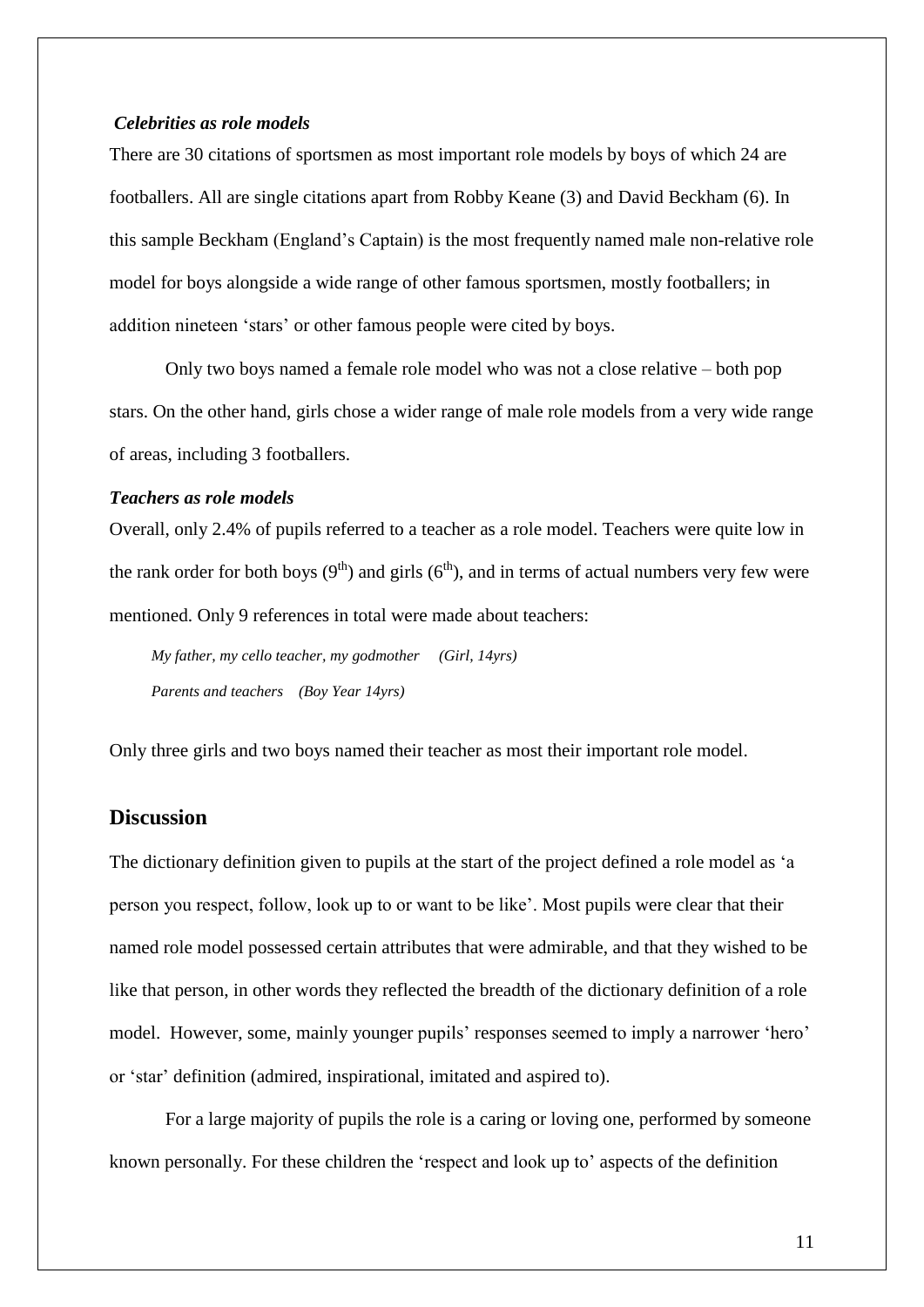may be the main focus. This kind of statement was found among responses from all the age groups. It suggests that for many of these pupils the relative or friend described in this way was acting as their 'champion'. Vescio et al (2004) would probably liken our champions to their concept of mentors, although both can be and sometimes are role models too. We did find that, contrary to Vescio et al, where the pupils in this study had heroes as role models they did, however unrealistically, want to be like them.

Close friends or relatives are highly likely to share some characteristics with the children who choose them as role models, such as gender, social location or race. In Bandura"s (1986) terms, they share model-observer similarity, and in the theory of social learning, it should not be surprising that children seek to emulate those who are similar to themselves in some significant ways.

The evidence from this study strongly suggests that children look to close relatives (probably as "champions" or in Vescio"s (2004) terms mentors) for their role models. Overall, 31.7% of the pupils surveyed chose one or both parents as their most important role model This finding is supported by the results of other recent survey work in the UK.

Footballers came close to fathers as most important role models for boys. This could reflect the full 'role model' definition rather than the partial 'hero or star' definition e.g. David Beckham was described as caring, kind and charitable as well as a gifted footballer by three boys. However, the descriptions of other footballers are limited primarily to sporting skills and team affiliation. The latter is the more common "hero" type role model given by some boys, representing stereotypical masculine traits and rejecting female ones. Recent research about sporting role models among 8-14 year olds suggests that a fifth of the young people questioned said that "they wanted to be like their sporting hero" (Norwich Union, 2003). However, these particular role models are seen by the Norwich Union children and Vescio et al (2004) as unattainable, virtual heroes or heroines, not realistic ones.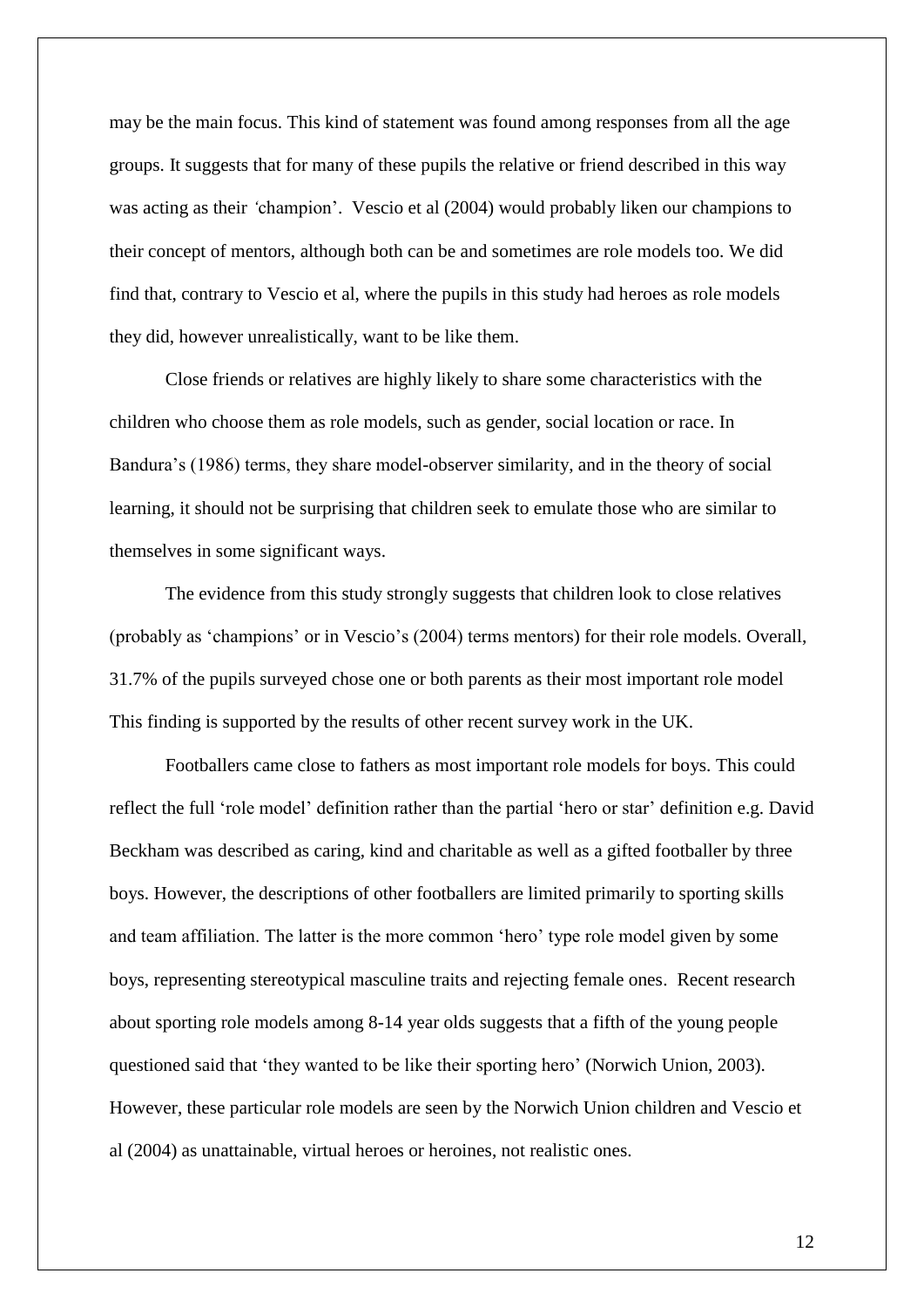The prominence of footballers as role models for boys might be the result of the media coverage. Television offers boys (and girls) images, models and fantasies of what it is to be a 'proper' man (or woman). It might also be accounted for by special schemes, such as 'Playing for Success", that promote football and literacy links within schools. Connell (1982) suggests that school sport is a heavily gendered masculinizing process, and football may be used as a means of actively reinforcing a masculine stereotype. For this reason, Skelton (2001) was critical of the government"s after-school scheme "Playing for success" (DfES) which promotes professional footballers as role models. On the other hand, many schools, recognising children"s attraction to famous personalities, are developing a visits" programme which makes use of sports personalities to overtly promote certain qualities – courage, patience, maturity, dedication – through talks/discussions with students.

Boys" choice of sporting heroes may also be evidence of their selection of the "want to be like" aspect of the role model definition as the main criterion for their choice of role model, but it could also be seen as a means of reinforcing their masculinity along hegemonic lines.

That only 2.4% of all pupils referred to a teacher as a role model strongly suggests that children do not see their teachers as role models. It may be that these pupils do "respect or look up to' their teachers but, when thinking about role models, also focus on things such as 'want to be like' and 'follow'. If so, this might indicate a lack of desire to become like their teachers.

## **Conclusions**

Unlike Biskup and Pfister"s (1999) findings in Berlin, this sample of English pupils clearly favoured role models from their direct social environment (friends or relatives). However, the dire shortage of references to their teachers as role models, and boys choice of sportsmen and actors, and girls choice of music personalities accords with their findings. There is no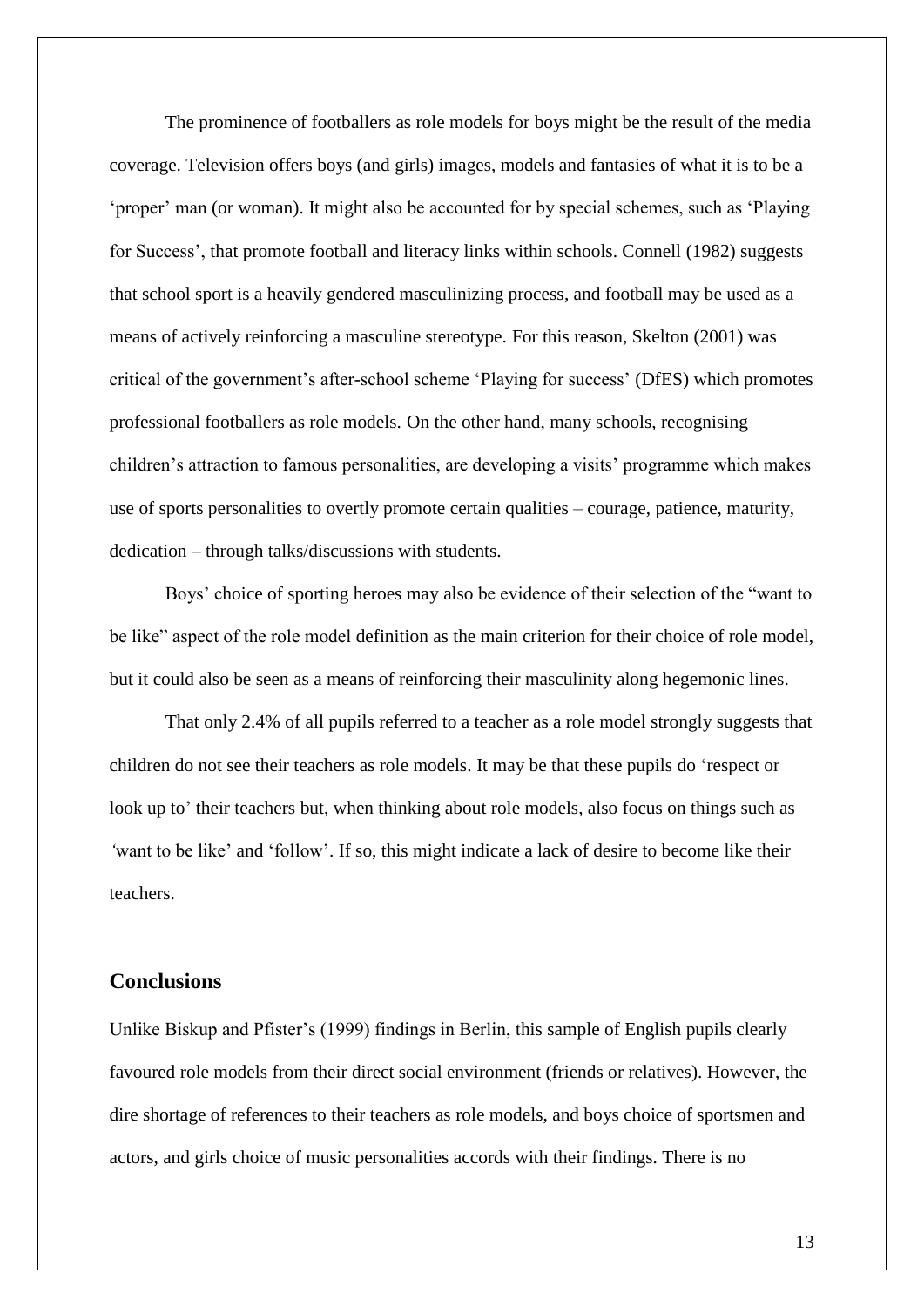indication that these boys or girls identify with their teachers, male or female. They do not see their teachers as role models.

Pupils could be said to have chosen role models representing the whole definition or only parts of the definition given to them at the start of this study. The majority chose loving and caring friends and relatives (champions), but for some boys the high incidence of footballers and other sporting figures may represent a focus on heroes. Teachers, perhaps unfortunately, whether male or female, do not figure prominently within either of these categories, although they might do better if children were asked who they "looked up to" and "respected" rather than possibly just focusing on "want to be like" and *"*follow".

We must therefore conclude that, despite assertions to the contrary, by government and the media, male teachers are not seen as role models, in general terms, for boys in this sample of schools in Hertfordshire, England. As a policy prescription to remedy boys' socalled underachievement and laddish behaviour it is, at present, a non-runner. However the promotion of footballers as role models for boys may be having some degree of success, perhaps because it attaches literacy to an already popular and successful image rather than seeking to create a new image (male teachers) without such a following or the powerful masculine accoutrement's (fame, physical prowess, money) that might attract boys to footballers as role models in the first place - but caution is required here in view of recent calls to keep football off the TV screen until after 9pm because boys are thought to be emulating the bad behaviour on pitch.

A further study is required that clearly defines and separates each of the possible interpretations of a role model thus allowing pupils' views about particular role models to be further clarified.

## **References**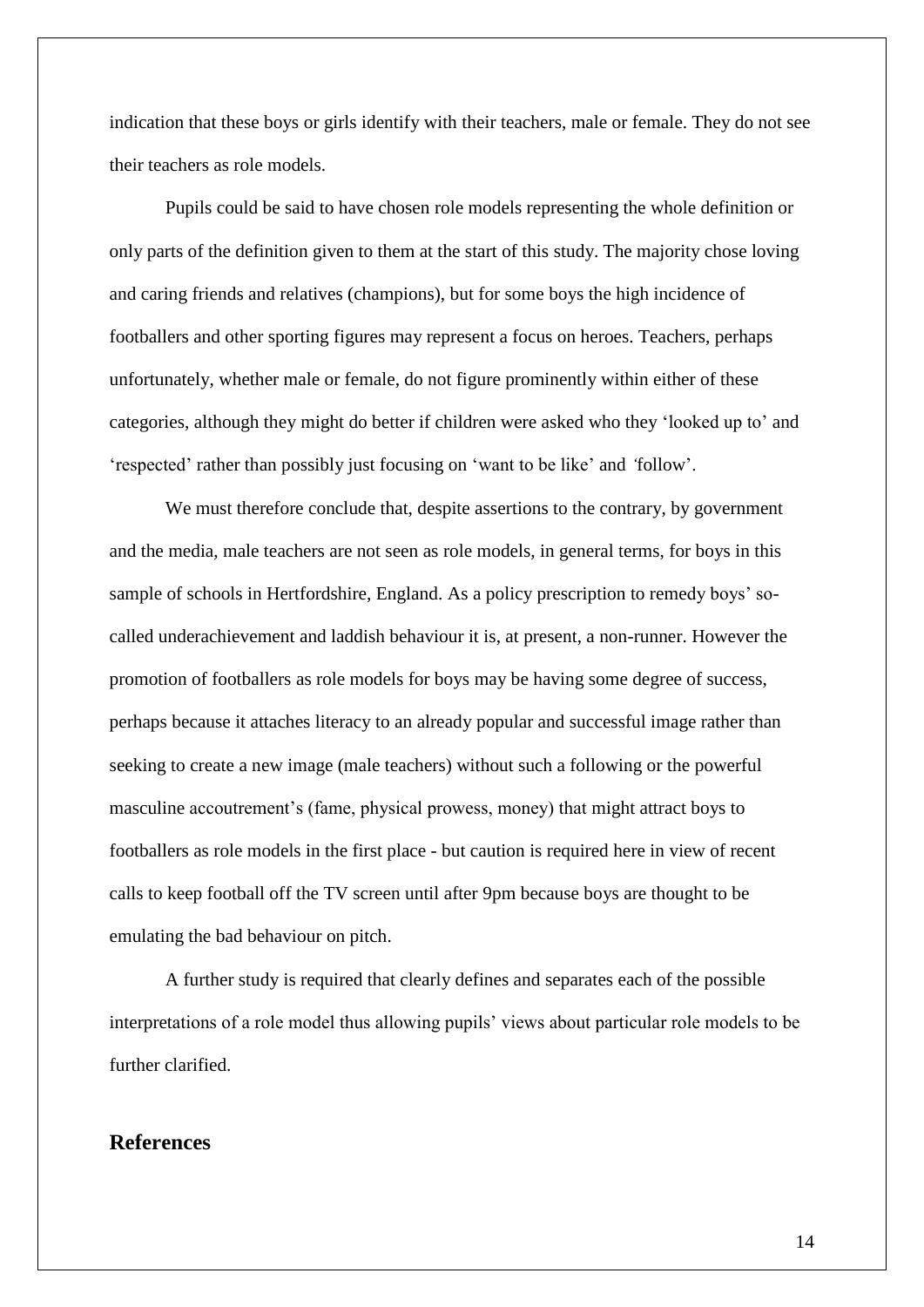Ashley, M. & Lee, J. (2003) *Women Teaching Boys* (Trentham Books, Stoke-on-Trent, UK).

- Bandura, A., (1986) *Social Foundations of Thought and Action: A Social Cognitive Theory* **(**Prentice-Hall, Englewood Cliffs, NJ, USA).
- Biskup, C., and Pfister, G. (1999) I would like to be like her/him: are athletes role-models for boys and girls? *European Physical Education Review,* 5 (3) 199-218.
- Carrington, B., and Skelton, C., (2002) Re-thinking 'Role models': Equal Opportunities in Teacher Recruitment in England and Wales, paper presented at *NUT symposium: 'Men*  Teaching in Primary and Early Years', July 15<sup>th</sup>.
- Connell, R.W., (1982) *Making the Difference: Schools, Families and Social Division* (London, Allen and Unwin).
- DfES (Department for Education and Science), (accessed on 03/08/03) Playing for success, [http://www.dfes.gov.uk/playing for success.htm](http://www.dfes.gov.uk/playing%20for%20success.htm) ,
- Fielding, N. G. and Lee, R. M. (1998) *Computer Analysis and Qualitative Research* (London: SAGE Publications).
- Francis, B., (2000) *Boys, Girls and Achievement: Addressing the Classroom Issues* (London, Routledge/ Falmer).
- Freedman-Doan, C., (1996) Where have you gone Joe DiMaggio? An examination of adolescent"s heroes and identity formation. Paper presented at the *Society for Research on Adolescence*, Sixth Biennial Meeting, Boston, MA. USA.
- Geis, F.L., Brown, V., Jennings, J., and Corrado-Taylor, C. (1984) Sex vs. Status in Sex-Associated Stereotypes, *Sex Roles*, 11 (9/10), 771-785.
- Gold, D. & Reis, M. (1982) Male teacher effects on young children: a theoretical and empirical consideration, *Sex Roles,* 8 (5), 493-513.

Lucey, H., (2001) Social Class, Gender and Schooling, in: B. Francis & C. Skelton (Eds)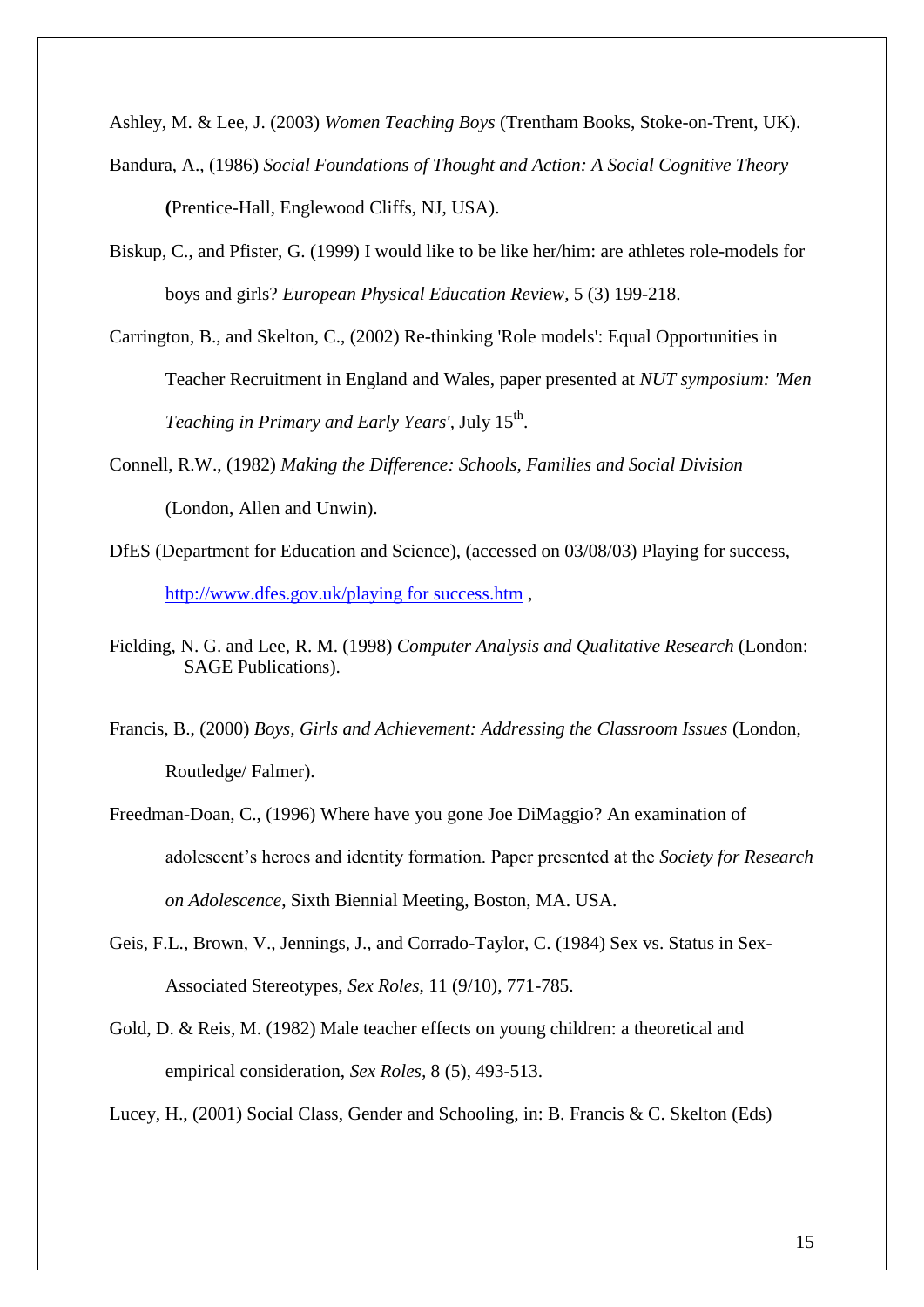*Investigating Gender: Contemporary perspectives in education* (Buckingham, UK, OU Press).

National Reading Campaign, (accessed on 03/08/03)

[http://www.literacytrust.org.uk/Pubs/Footyindex.html.](http://www.literacytrust.org.uk/Pubs?Footyindex.html)

- NLT (National Literacy Trust), (accessed on 03/09/03) Sporting Heroes Join the Campaign, [http://www.literacytrust.org.uk.](http://www.literacytrust.org.uk/)
- Norwich Union, (accessed on 03/08/03) Beckham and Owen have virtual monopoly on the minds of UK kids,

[http://www.epolitix.com/data/companies/images/Companies/Norw.../220503.ht.](http://www.epolitix.com/data/companies/images/Companies/Norw.../220503.ht)

- Romer, N., and Cherry, D. (1980) Ethnic and Social Class Differences in Children's Sex-Role Concepts, *Sex Roles*, 6 (2) 245-263.
- Sargent, P., (2001) *Real Men or Real Teachers? Contradictions in the Lives of Men Elementary School Teachers* **(**Harriman, Tennessee, USA, Men"s Studies Press).
- Skelton C., (2001) 'A passion for football': dominant masculinities and primary schooling, *Sport, Education and Society*, 5 (1)
- Vescio, J. A., Crosswhite, J. J. & Wilde, K. (2004) The impact of gendered heroism on adolescent girls and their sport role models, Paper presented at the *Pre-Olympic Congress, International Congress on Sport Science, Sport Medicine and Physical Education,* Thessaloniki, August.
- Williams, P., (1980) Role-model identification and school achievement: a developmental study, paper presented at the *Annual Convention of the American Psychological Association*, Montreal, Canada, Sept 1-5.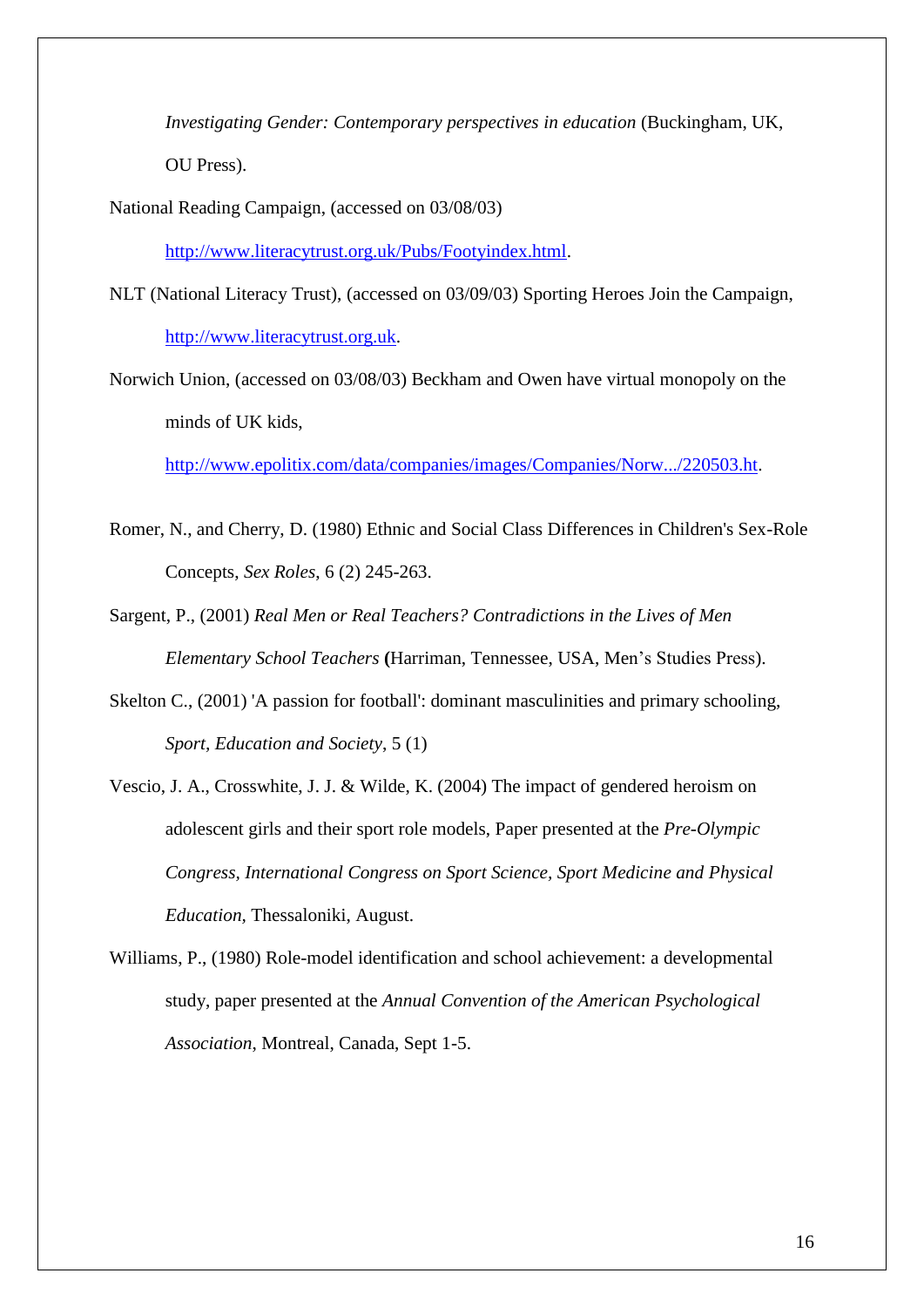## **TABLES AND FIGURES**

## **Table i: Role model attributes chosen**

|                              | n   | $\frac{0}{0}$ |
|------------------------------|-----|---------------|
| <b>Honest</b>                | 262 | 68.9          |
| <b>Helps other people</b>    | 245 | 64.5          |
| <b>Works</b> hard            | 244 | 64.2          |
| Has a sense of humour        | 240 | 63.2          |
| Successful in his/her career | 209 | 55.0          |
| Good fun                     | 206 | 54.2          |
| Gets a lot of respect        | 177 | 46.6          |
| <b>Helps others learn</b>    | 158 | 41.6          |
| <b>Brave and strong</b>      | 147 | 38.7          |
| <b>Well educated</b>         | 124 | 32.6          |
| <b>Shows emotions</b>        | 104 | 27.4          |
| peaceful                     | 100 | 26.3          |
| <b>Nice looking</b>          | 82  | 21.6          |
| Makes a lot of money         | 80  | 21.1          |
| <b>Good athlete</b>          | 66  | 17.4          |
| <b>Good actor/actress</b>    | 65  | 17.1          |
| <b>Famous</b>                | 65  | 17.1          |
| <b>Artistic</b>              | 51  | 13.4          |
| Good fighter                 | 50  | 13.2          |
| Good singer                  | 45  | 11.8          |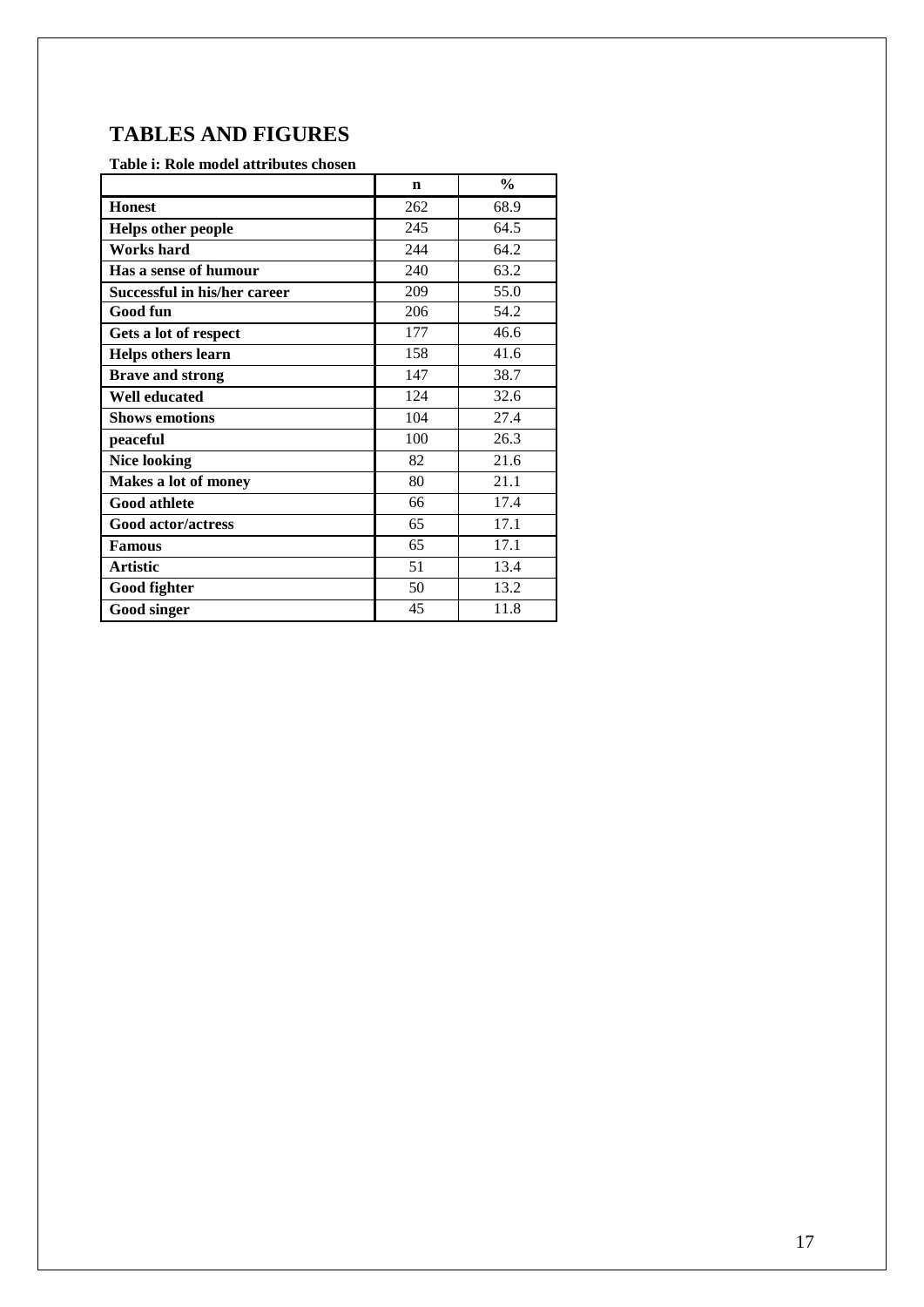| <b>Attributes named</b> | % of all attributes (girls) | % of all attributes (boys) |
|-------------------------|-----------------------------|----------------------------|
| <b>Caring or kind</b>   | 39.6                        | 29.3                       |
| <b>Honest</b>           | 9.9                         | 8.1                        |
| <b>Trust</b>            | 5.9                         | 2.5                        |
| Work hard               | 3.2                         | 2.0                        |
| Good example            | 2.3                         | 2.0                        |
| Fun                     | 5.9                         | 4.0                        |
| <b>Humour</b>           | 5.4                         | 4.0                        |
| <b>Athletic</b>         | 0.0                         | 2.0                        |
| <b>Brave and strong</b> | 2.3                         | 4.5                        |
| <b>Respect</b>          | 6.8                         | 9.1                        |
| <b>Success</b>          | 5.0                         | 7.6                        |
| Looks                   | 2.3                         | 3.0                        |
| <b>Famous</b>           | 1.4                         | 1.5                        |
| <b>Money</b>            | 1.4                         | 3.0                        |
| <b>Clever</b>           | 1.4                         | 5.6                        |
| Good at their job       | 0.5                         | 1.5                        |
| Be yourself             | 3.2                         | 3.0                        |
| <b>Miscellaneous</b>    | 4.1                         | 7.1                        |

**Table ii: All attributes cited by gender (ordered by percentages for girls)**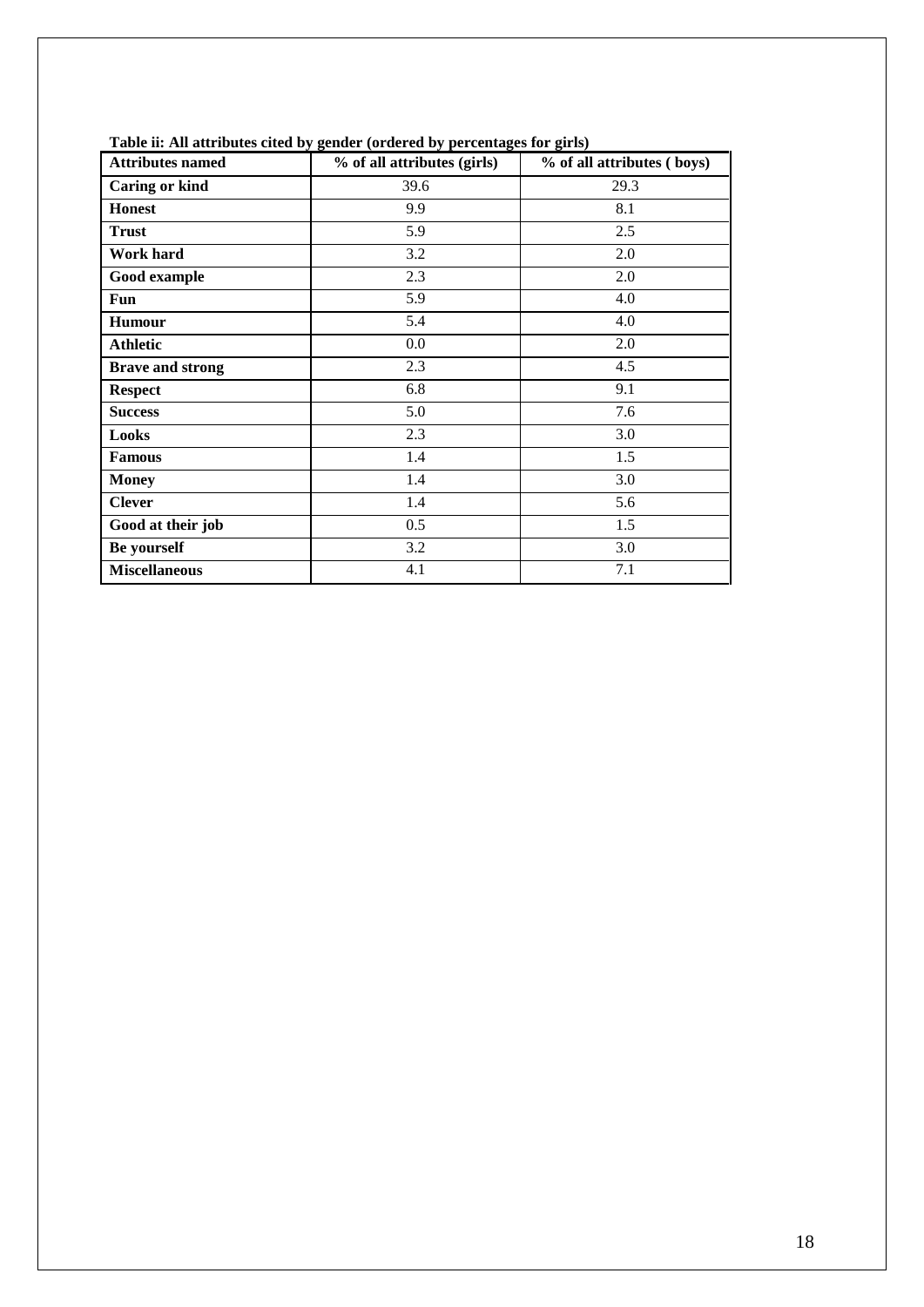| Role models               | <b>Girls</b>   |                |                    |                | Role models    |  | <b>Boys</b> |  |
|---------------------------|----------------|----------------|--------------------|----------------|----------------|--|-------------|--|
|                           | Rank           | $\mathbf n$    |                    | Rank           | $\mathbf n$    |  |             |  |
| <b>Relatives</b>          | 1              | 98             | <b>Relatives</b>   | $\mathbf{1}$   | 65             |  |             |  |
| <b>Friends</b>            | $\overline{2}$ | 15             | Footballer         | $\overline{2}$ | 24             |  |             |  |
| Pop music                 | 3              | 11             | <b>Friends</b>     | 3              | 6              |  |             |  |
| Film or TV                | $\overline{4}$ | 6              | <b>Other</b>       | $\overline{4}$ | 6              |  |             |  |
| <b>Footballer</b>         | 5              | 3              | Other sport        | 5              | 6              |  |             |  |
| teachers                  | 6              | 3              | Pop music          | 6              | $\overline{4}$ |  |             |  |
| <b>Famous</b>             | 7              | 3              | fictional          | 7              | 5              |  |             |  |
| <b>Caring professions</b> | 8              | $\overline{2}$ | <b>Film or TV</b>  | 8              | 3              |  |             |  |
| Other                     | 9              | 1              | teachers           | 9              | $\mathfrak{D}$ |  |             |  |
| <b>Music and arts</b>     | 10             | 1              | <b>Famous</b>      | 10             | $\overline{2}$ |  |             |  |
| fictional                 | 11             | 1              | Comedian           | 11             | $\overline{2}$ |  |             |  |
| <b>Total named</b>        |                | 144            | <b>Total named</b> |                | 125            |  |             |  |

**Table iii: Most important role models for boys and girls ranked by popularity.**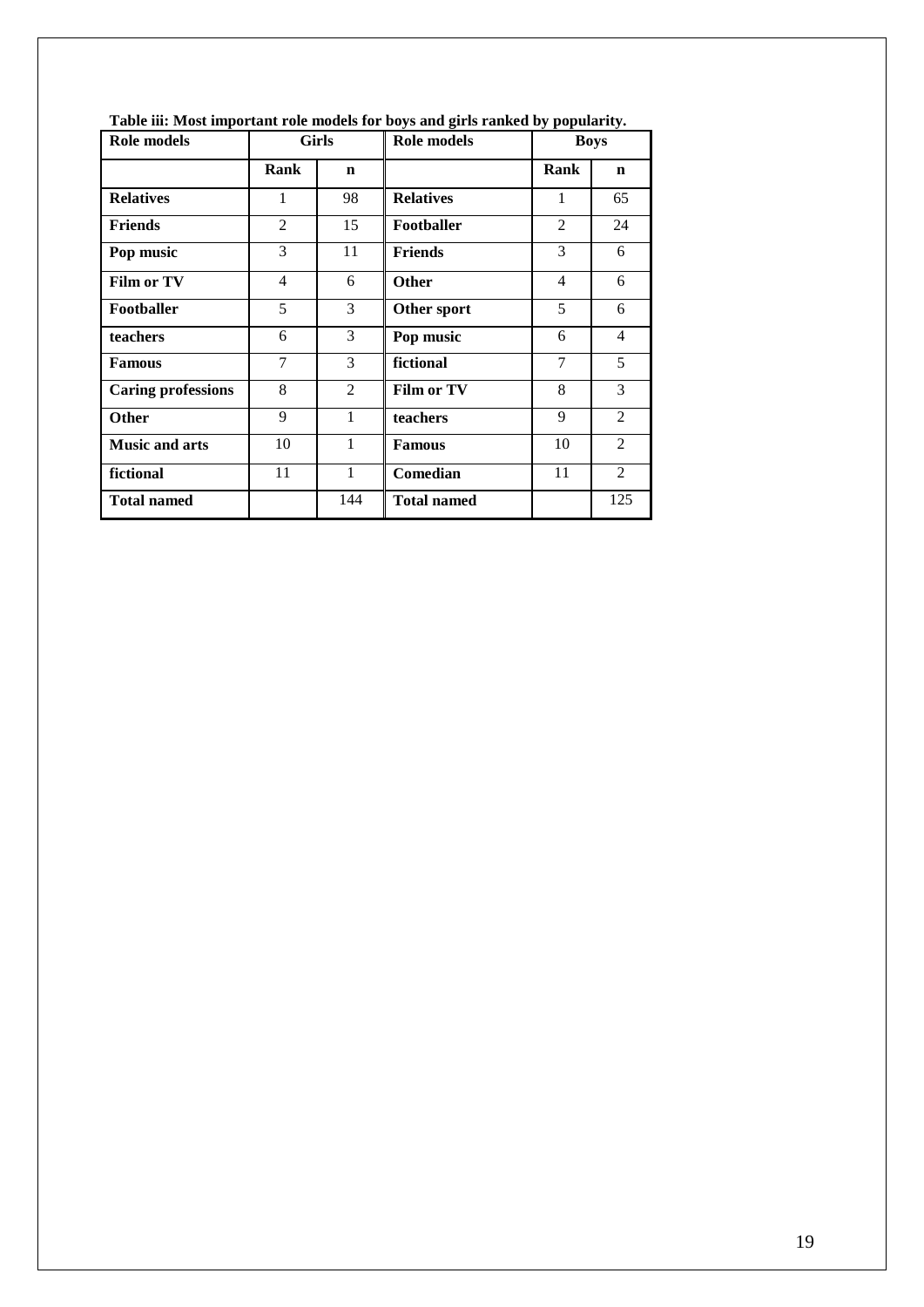|                           | Tube To most important fore models for boys and girls showing gender of fore model |                                |                   |                        |                                |                   |  |
|---------------------------|------------------------------------------------------------------------------------|--------------------------------|-------------------|------------------------|--------------------------------|-------------------|--|
|                           | <b>Boys responses</b>                                                              |                                |                   | <b>Girls responses</b> |                                |                   |  |
| Named role models         | Male role<br>model                                                                 | <b>Female</b><br>role<br>model | Sex not<br>stated | Male role<br>model     | <b>Female</b><br>role<br>model | Sex not<br>stated |  |
| <b>Relatives</b>          | 29                                                                                 | 16                             | 20                | 11                     | 66                             | 21                |  |
| Footballer                | 24                                                                                 | $\Omega$                       | $\Omega$          | 3                      | $\theta$                       | $\overline{0}$    |  |
| Other sport               | 6                                                                                  | $\Omega$                       | $\Omega$          | $\theta$               | 0                              | $\mathbf{0}$      |  |
| Other                     | 6                                                                                  | $\theta$                       | $\Omega$          |                        | $\Omega$                       | $\theta$          |  |
| <b>Fictional</b>          | 5                                                                                  | $\theta$                       | $\Omega$          | $\theta$               |                                | $\theta$          |  |
| Film or TV                | 3                                                                                  | $\Omega$                       | $\Omega$          | $\overline{2}$         | 4                              | $\mathbf{0}$      |  |
| <b>Friends</b>            | 3                                                                                  | $\Omega$                       | 3                 | $\overline{2}$         | 8                              | 5                 |  |
| Pop music                 | $\overline{2}$                                                                     | $\overline{2}$                 |                   | 3                      | 8                              | $\mathbf{0}$      |  |
| Comedian                  | $\overline{2}$                                                                     | $\theta$                       | $\theta$          | $\boldsymbol{0}$       | 0                              | $\mathbf{0}$      |  |
| <b>Famous</b>             | $\overline{2}$                                                                     | $\theta$                       | $\Omega$          | $\overline{2}$         |                                | $\theta$          |  |
| <b>Caring professions</b> | $\boldsymbol{0}$                                                                   | $\theta$                       | $\theta$          | $\boldsymbol{0}$       |                                |                   |  |
| <b>Teachers</b>           | $\theta$                                                                           | $\theta$                       | $\overline{2}$    | $\theta$               | $\mathfrak{D}$                 |                   |  |
| <b>Music and arts</b>     | $\theta$                                                                           | $\Omega$                       | $\Omega$          | $\theta$               |                                | $\theta$          |  |
| <b>Total</b>              | 82                                                                                 | 18                             | 26                | 24                     | 92                             | 28                |  |

#### **Table iv: Most important role models for boys and girls showing gender of role model**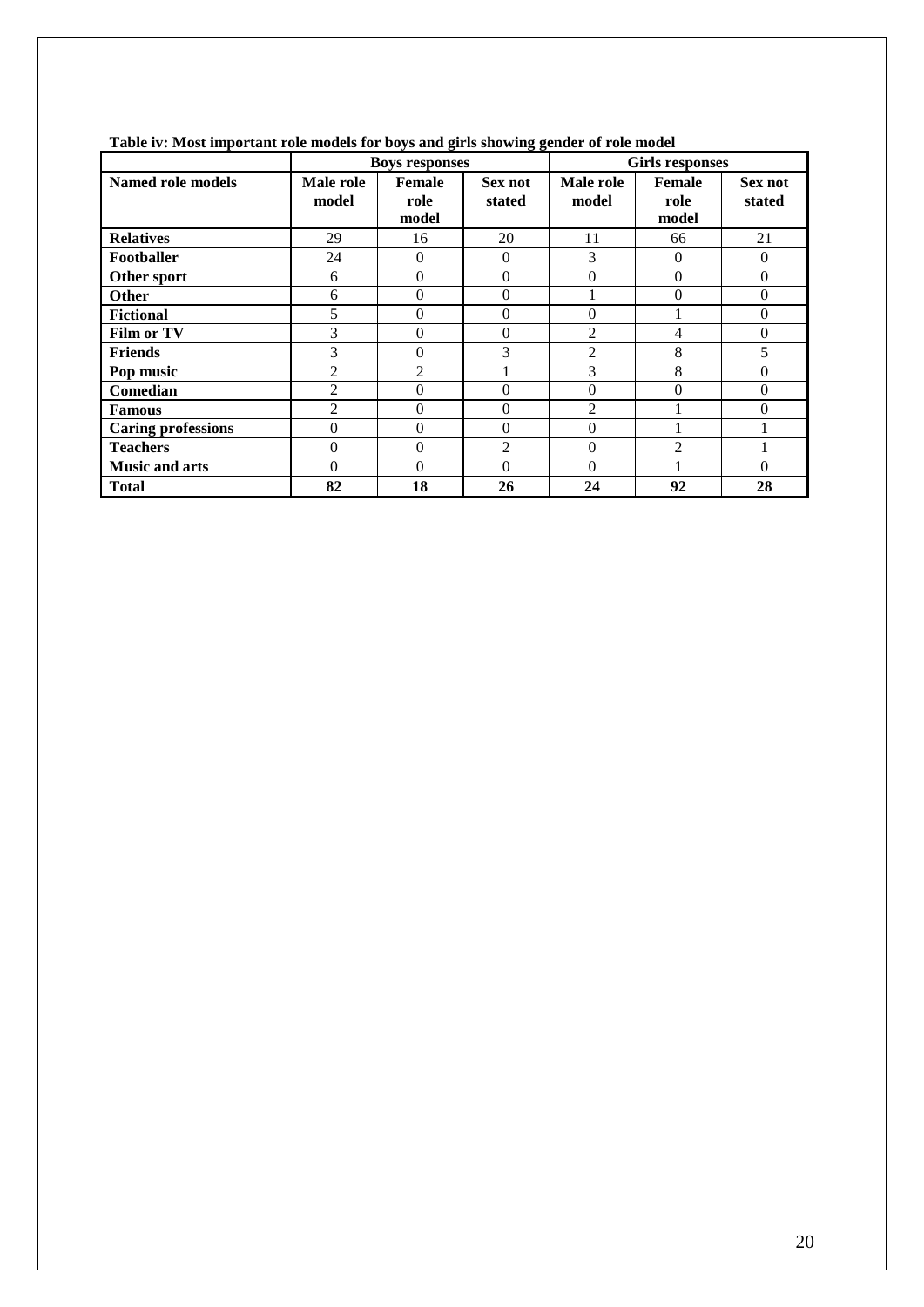

**Figure 1: Mean scores for boys and girls on attribute factors**